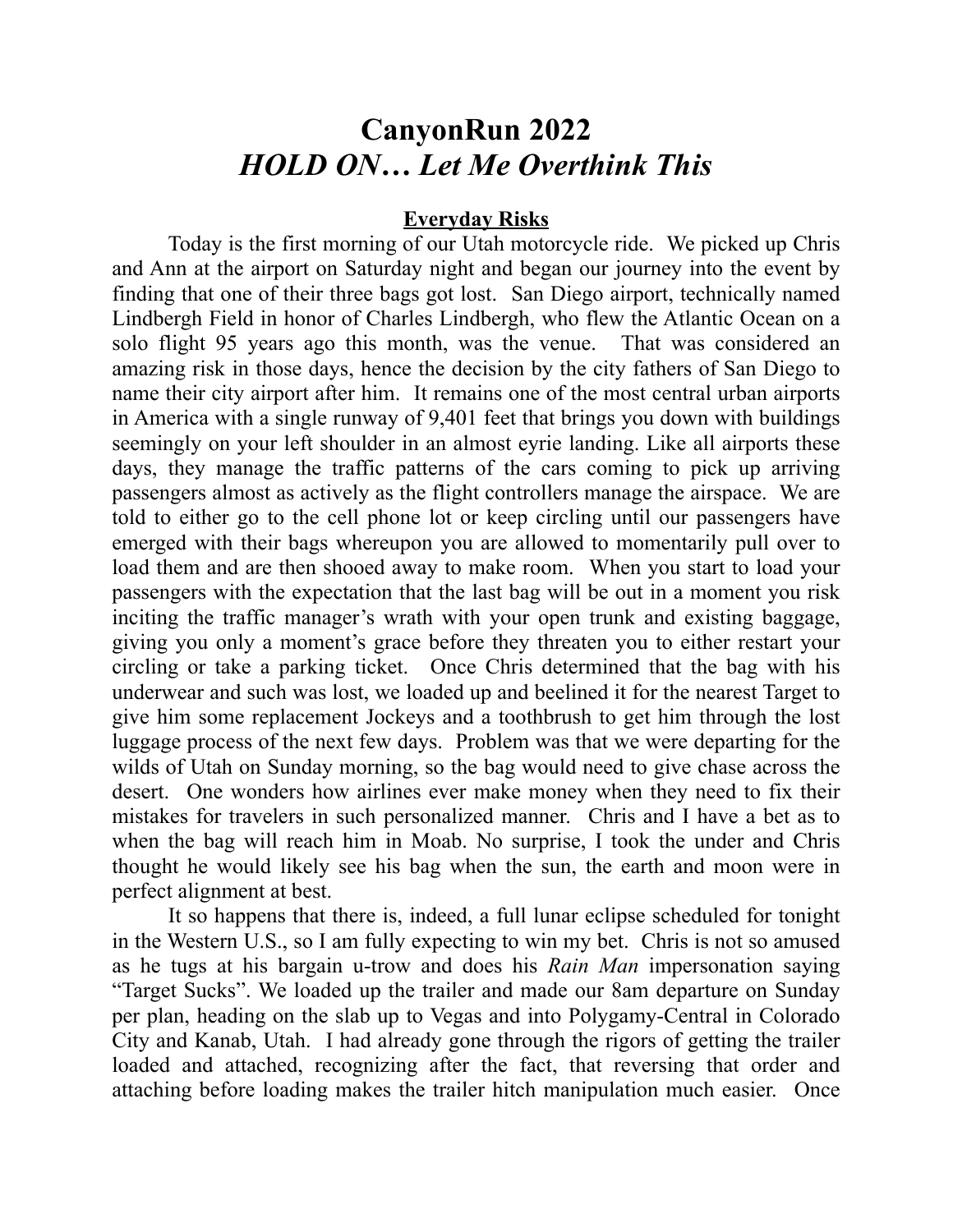again I had problems getting the ball hitch properly seated, but with a quick FaceTime call with my trailer guru, Kevin, I got everything locked down enough so that the trailer would not go sailing past me at some future stopping point on the journey. 100% of my motorcycle inventory is lodged in that trailer with two big ratchet tie-downs securing them each in place. I think I did the ratchets correctly, but that is yet another risk that time will tell for sure. So far so good on the trailer risk.

In the late afternoon of our forced march to Page, Utah where we would be meeting Steve and Maggie for dinner on Lake Powell, I had my next travel risk decision. We were an hour or two out of Page with only one wide-spot in the Road Town left to get gas. I had 136 miles of gas range according to my electronics and 90 miles to the hotel. Does one stop for gas and risk less time to prepare for the dinner gathering or does one get gas and avoid the stranded-in-the-desert risk. I thought it was worth putting on the table for a group decision and was immediately hailed as an idiot for thinking we should do anything but stop for gas. I liken that risk as being like the risk of standing for democracy versus autocracy in 2022. We all understand that autocracy is an expedient, and that democracy is theoretically better, but that with democracy comes added effort and burden. I thought it was worth the risk to call for the referendum and was not so richly rewarded by my passengers ganging up on me and calling me a dope for imagining that there was any value at all in a democratic process when we were staring at a 100 degree desert. Here I was, thinking I was Volodymyr Zelenskyy, when I was made to feel like idiot Hunter Biden who obviously had self-interested ulterior motives. Sometimes you can't win, right Brandon?

This morning I am up early, as is my habit, and I have decided to ride Monument Valley. This requires me to take the two motorcycles out of the trailer. I loaded them myself and I think I can unload them myself, but there is risk in the maneuver if you do not have a spotter to keep you from tipping over. The smart money play is to wait for Chris, but that entails getting someone less early riser in lifestyle to be there on a timely basis and once again risk being name-called for being a pedantic early-rising pansy who can't unload a motorcycle on his own. In other words, do I take the manly risk of unloading solo or wait patiently for my spotter? What would Lindy do? That SOB would just do it in the best of Nike manner, right? So, as soon as I finish this story, I am down at the trailer and I am getting the unloading process in gear. If Chris gets there, so be it. If I drop one of the bikes (likely to be my preferred big GSA rather than my cute little R-Nine-T that Chris is scheduled to ride), I just suck it up and live with the dented roll bar and the scraped leg. Some risks a man just has to take. I'm sure I will be called an idiot again if I gauge this badly, but so be it.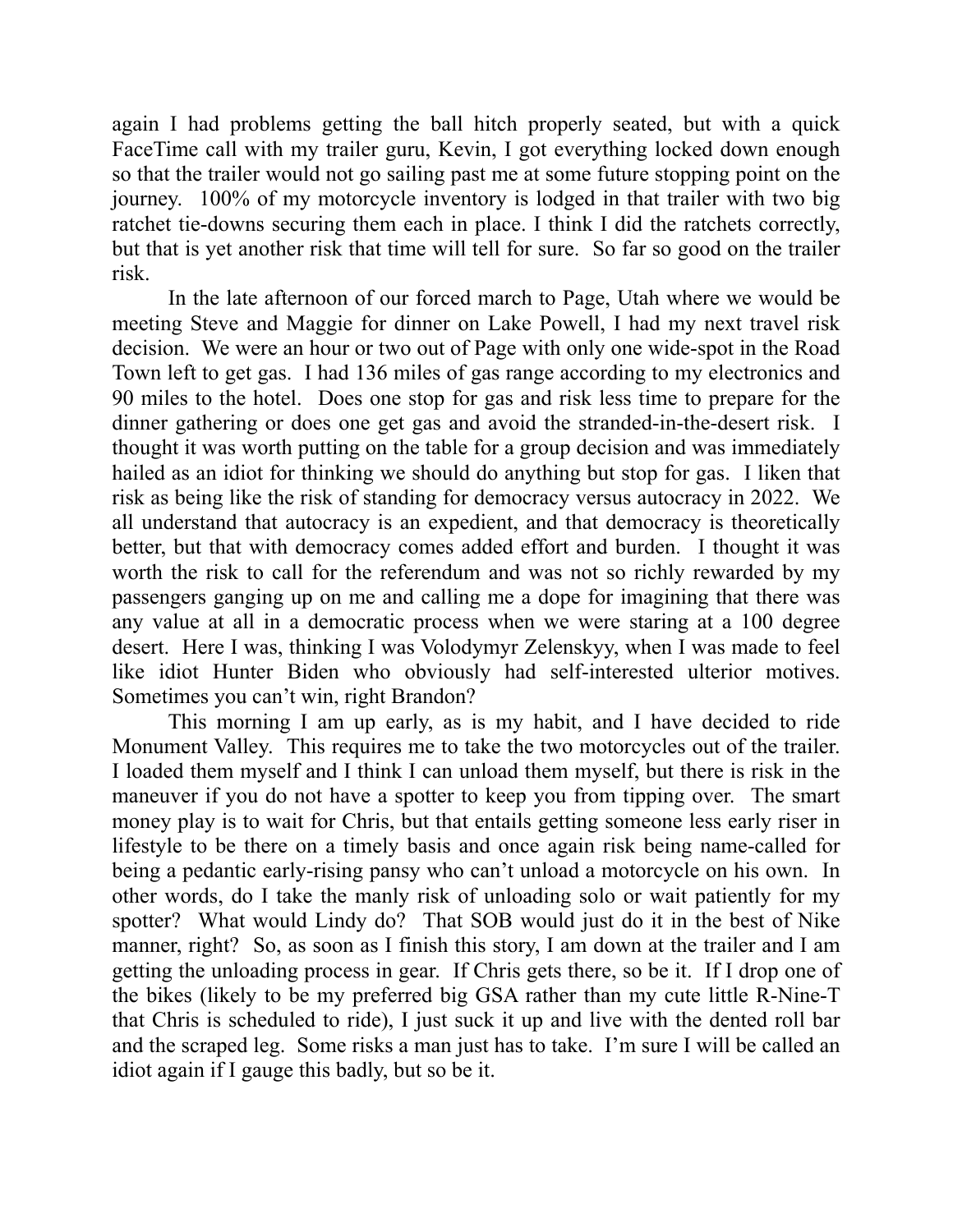While killing time this morning, I happened upon an article about how some foundation (probably funded by the property and casualty insurance industry) has come up with an algorithm to determine the wildfire risk of every single property in America. I tested the system out by putting in my address since we all worry about wildfire risk out in my neck of the high chaparral. I was pleasantly surprised to see that my home is rated a 2 for Minor Risk on a 5-point scale. That was an unexpected bonus piece of news for someone who got kicked out of Chubb insurance this year for having excessive wildfire risk. This news allows me to privately thumb my nose at Chubb and applaud Farmers for taking on my policy. Now let's get down to that trailer and unload those bikes while the risk Ju-Ju is running in my favor.

#### **On Sacred Ground**

When I owned a home in Park City (I actually owned five different homes in Park City over fifteen years), one of my favorite pieces of artwork was a print I bought by a well-known western artist names Bev Doolittle. One of her favorite techniques is to paint images with a double entendre. I had several of her prints, but the print I especially loved was called On Sacred Ground and it was very chilling in what it depicted. It was a winter scene with a cowboy on horseback leading another pack horse through an aspen thicket covered in snow. That scene alone was beautiful all by itself, but hidden amidst the aspen trees with their mottled bark of dark spots against the predominantly white of the bark was another image only visible with great effort and by standing back about ten feet and concentrating on the print from afar. To begin with, the cowboy and his mount, as well as the pack horse have gotten spooked by something in the aspen thicket and they are rearing back while simultaneously trying to run as fast as they can to get the hell out of that thicket. It is a startling depiction of a seemingly peaceful and bucolic place that has much more going on beneath the surface. The blending of peacefulness and sheer panic is quite unique in the painting. What one sees in the aspen trees if one is both perceptive enough and patient enough, is the face of an angry Native American and the head of an angry eagle, that symbol of American freedom and dominance. The two are screaming at the intruders to their lands and in effect telling them ever so dramatically to get away from their sacred ground.

Yesterday was day 2 of our Utah ride and the day when we gathered in Moab, famous for its red rimrock trails and overhanging canyons. We started the day in Page, Arizona on the banks of the drying Lake Powell that has for years been the summer water playground of Utahans who have houseboated their way into peaceful pleasure and not a little bit of controversy with the likes of Tommy Lee and Pamela Anderson's sexual video tape taken aboard just such a houseboat. Three of us set out on our BMWs (Steve Larsen, Chris Shriver and I) with our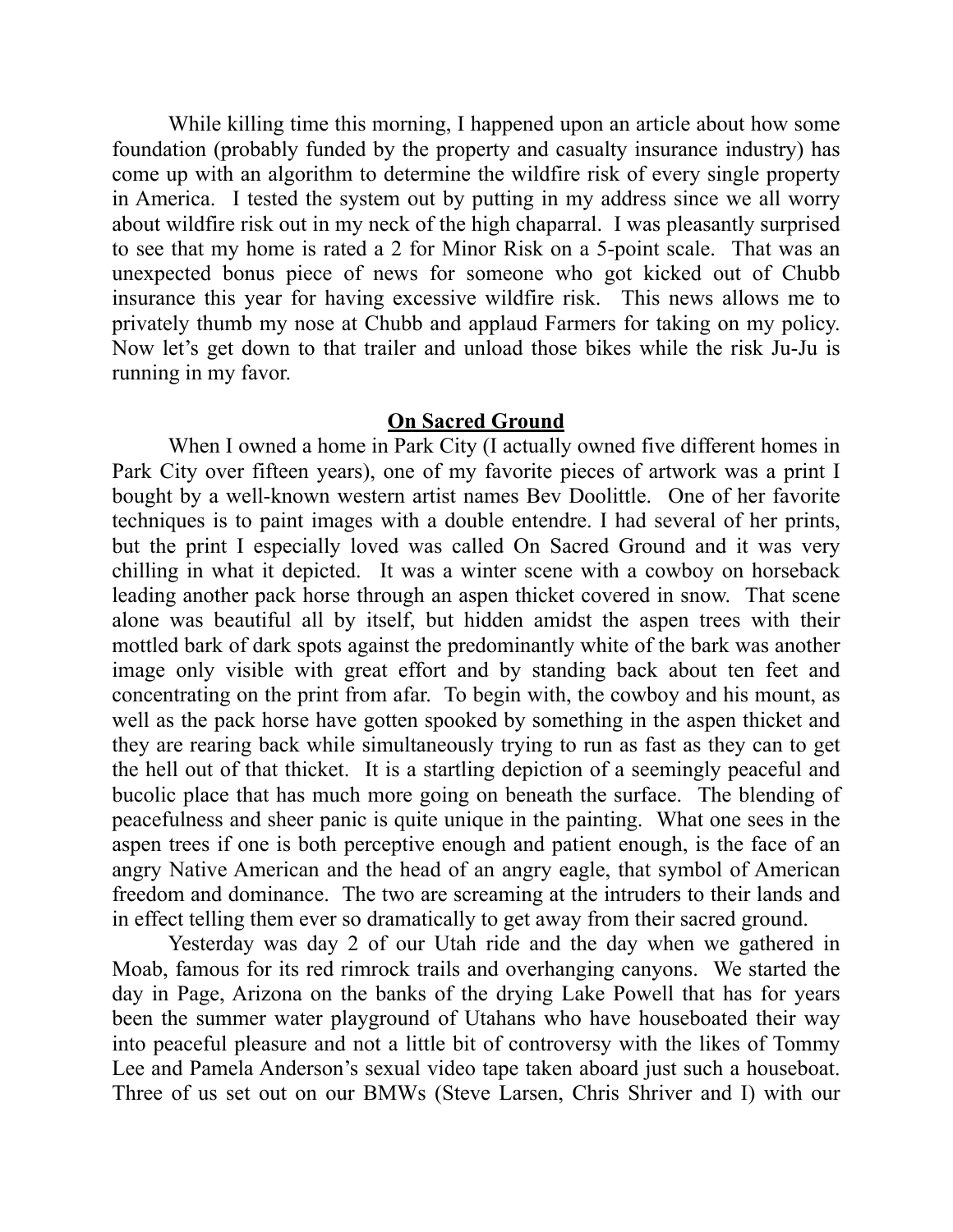spouses in two red Mercedes SUV's respectively pulling two motorcycle trailers. I should note that Kim was pulling our American Flyers Motorcycle Club white Ironhorse trailer that is covered in AFMC logos and draws a lot of attention from fellow travelers in this part of the country due to its aerodynamic look and handsome white with blue and red pin-stripped paint job. We headed south and east on a less than direct ride to cross the northern Arizona desert in the early morning cool (only 80 degrees at the start) to get to the town of Kayenta. This entire area is spotted with Navajo Indian reservations, of which we see lots of signs. The sale of Navajo fry bread is ubiquitous and a clear contributor of the present day Navajo affliction of obesity. This doughey fried bread is a fried Pillsbury doughboy with equal parts of air and grease throughout and is to be avoided at all costs during a long ride across the desert with only limited bathrooms.

At Kayenta we have already suffered the ignominious rider insult of having been slow-played tens of miles on Rt. 160 behind a line of cars slowed by a huge Jeep-hauling Class A recreational vehicle of massive and lumbering proportions. As we turned north on Rt. 163 we started passing through not just a few signs of Navajo life but a veritable thicket of Navajo roadside souvenir stands that were either occupied by scattered resellers of Indian trinkets or eerily vacant with their sunshades and tables awaiting more Navajo women to bring their commerce to the vacationing passers-by. These stands reminded us that these Native Americans are not only still here after over five hundred years of dominance and persecution by the European white man, but that not all of them have a casino to run and become wealthy off the back of. I heard an admittedly liberal (and black) college professor suggest that anyone including Payton Gendron, the alleged Buffalo shooter, that wants to grouse about replacement theory had better figure out how to deal with the Native American replacement complaint first since they were here long before the European white man.

We head up Rt.163 through the amazing Monument Valley with its red sandstone spires on every side of us. The desolation of this valley and beauty of these natural structures makes for one of the great places in America's multifaceted landscape from sea to shining sea. When we are on the downslope of the monuments, heading north towards the Utah border, we pass what has become the most famous place in the valley of all the magnificent places. The best way to refer to it is as the Forrest Gump spot because it is the location where Tom Hanks playing Forrest, Forrest Gump stops his back and forth running across America where all kinds of shit happens, and suddenly, and without warning, stops at that spot with Monument Valley in the background. It is at this very vista that he decides to turn around and finally go home to his deceased mother's house in Greenbow, Alabama. Today, this spot is where thousands of people stop every day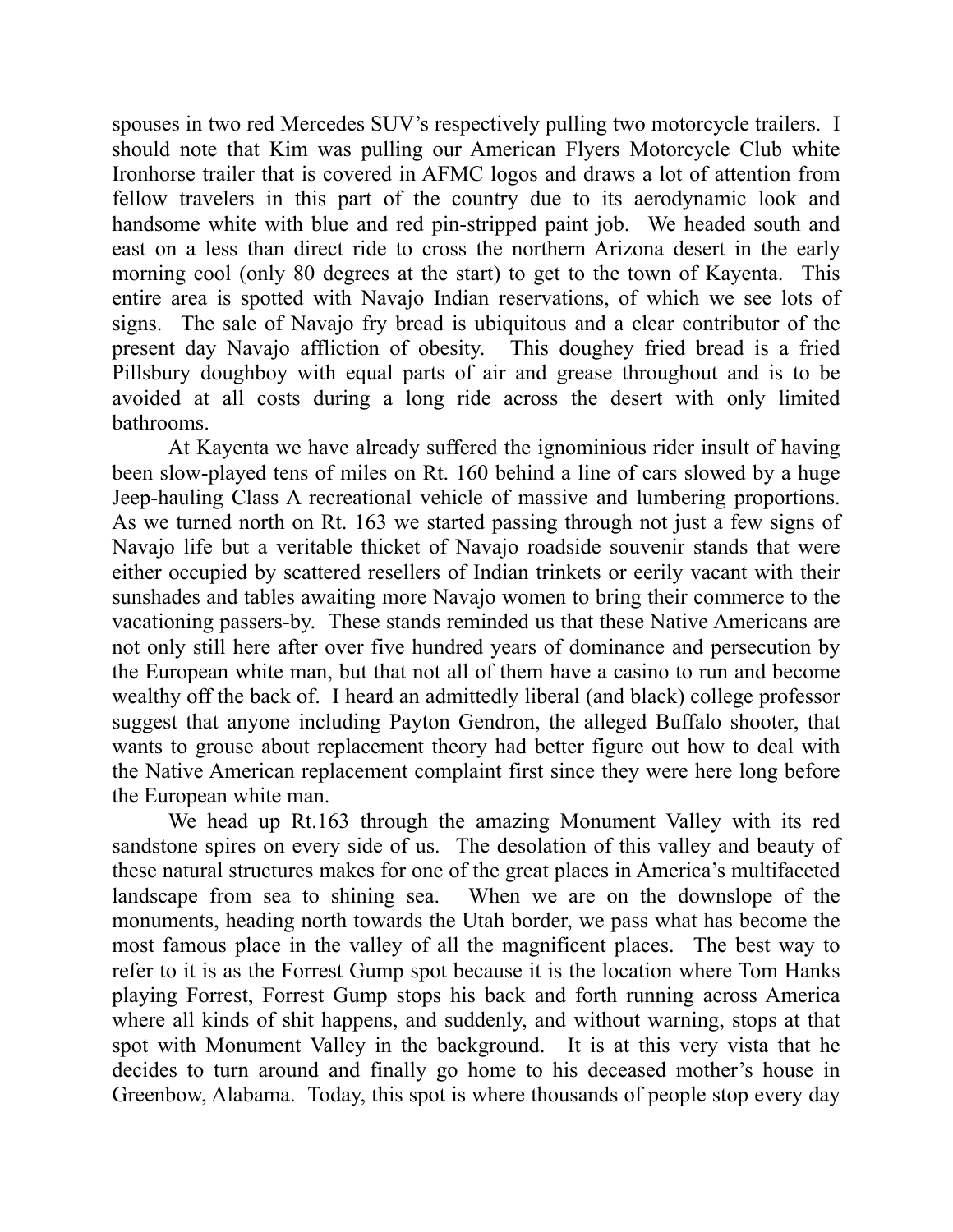and crowd right into the road, on the presumption that they can see oncoming traffic for miles, just so they can record for posterity that they stood where Forrest Gump once stood. America can be a funny place.

While all the Monument Valley visitors are pushing and shoving to get their Forrest Gump photo, the poor Native American women(mostly Navajo I am led to believe) are still out there trying to eek out a living selling wampum, trying to make enough to buy the ingredients for Navajo fry bread to feed their blossoming, likely to become obese children. Is it any wonder the Indian and the eagle are screaming for the cowboy to get the hell out of their sacred forrest and off their sacred ground?

But this is also sacred ground along Rt. 163 to us American Flyers. Our logo has a rondel with UT and VT in the white spaces. The UT stands for our 27 year heritage of coming to southern Utah, and no place carried more spiritual weight with our clan than that around Mexican Hat. It is where we stopped for gas on our first ride in 1996 and then chose to eat on the patio at the Swinging Steak across the road. In the last 26 years we have stopped at the Swinging Steak for lunch many times, but found it open for business only one other time. This time we were again fooled by the neon OPEN sign beckoning us across the road only to find it was, yet again, closed. The spirit of the Navajo, probably the same one that Bev Doolittle saw in the aspen thicket, is telling us that its fine to pass through and buy gas (\$4.79 in 2022 versus \$1.79 in 1996, a mere 168% increase while national inflation has been only 84% during that time), but no soup for you at the Swinging Steak. So we beat a path to the Twin Rocks Cafe in Bluff, which was apparently not in the Navajo sacred ground arena.

I'm not sure how many more times I will pass through Mexican Hat on my journey through life, but I suspect that just as it is unchanged in the past 27 years, it will remain unchanged then and as peaceful as a snow-covered field of young aspen trees. Just don't look too closely or think too much about how the white man has treated all men of color over the years, especially the red man who sanctified the ground around the monuments in this magnificent valley.

#### **Gettin' Loopy**

We gathered last night with our American Flyers Motorcycle Club members at the Sunset Grill here in Moab. The Sunset Grill is the old home of the Uranium King or Utah, Charlie Steen, who discovered the Mi Vida uranium ore load just south of Moab in 1952. At the time the United States was anxious to get domestic production of uranium ore and it was the Mi Vida strike that both put Moab on the map as the Uranium Capital of America and gave the United States all the uranium it needed to build out its nuclear programs for military and commercial purposes.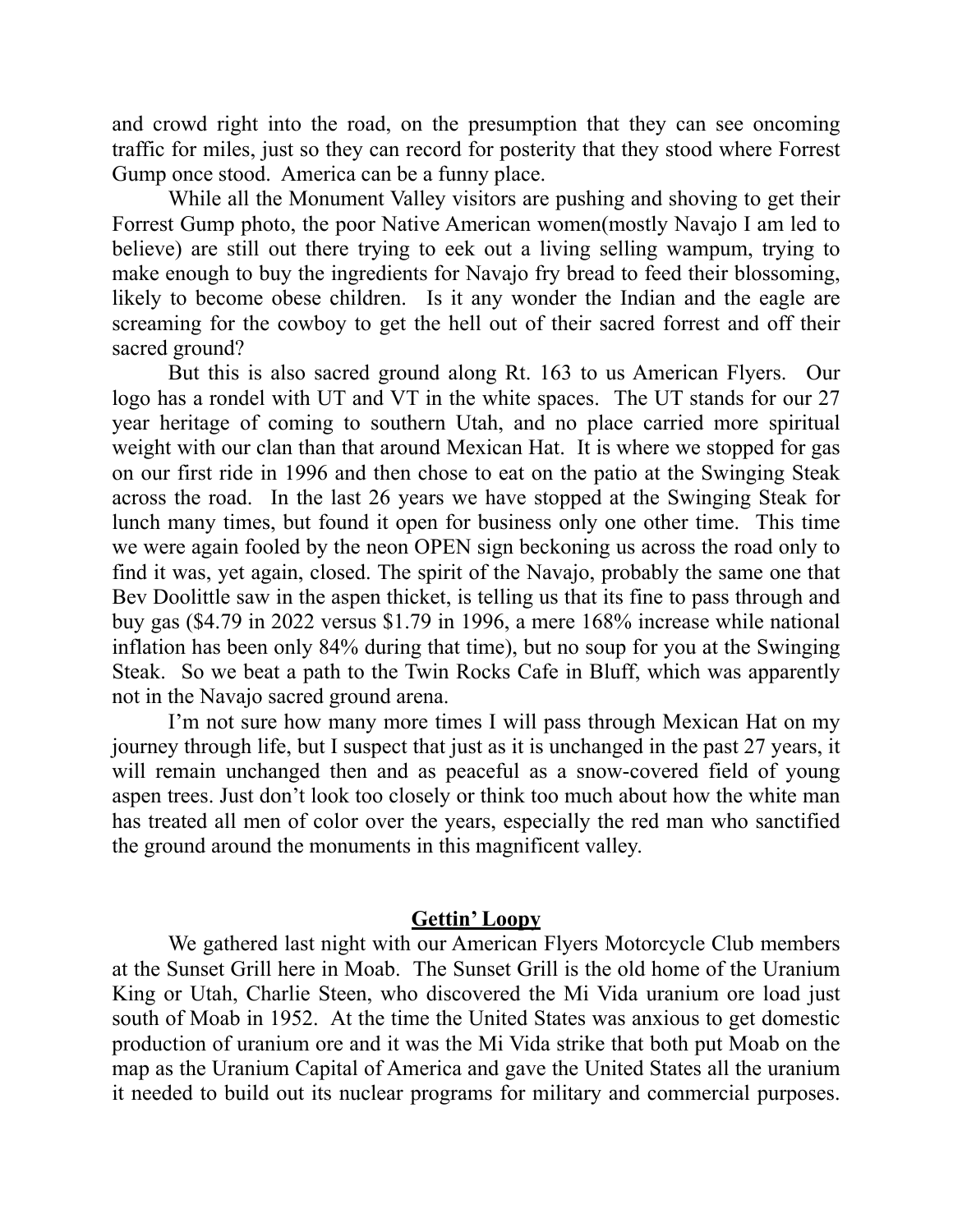It seems that Steen's first thought on making a windfall worth millions, was to get his family out of its tar-paper shack and into a nice hilltop home overlooking the verdant valley of the upper Colorado River, where Moab now sits. He put in a big swimming pool and gardens and was able to look down on all his neighbors in what was a previously dirt-poor prospector town. The sunsets from that spot are quite spectacular as we learned last night, and later watched the full moon rise over the bluff to the east.

This morning, the group headed out in three directions. We are a very libertarian-oriented group where anyone can do whatever they want on any given day. Today it was all about some people going on a Colorado River rafting trip (Kim's choice) while Kevin and Eric Schmid went off to run the 120-mile, offroad, White Rim Trail down in the canyons along the Colorado. The rest of us chose to ride up along the Colorado River canyon to the Sorrel Valley, where we turned up into the La Sal mountain range for some alpine riding through the high desert. The road that goes up into those mountains is called the La Sal Loop and it has spectacular views of alpine valleys, snow-covered peaks and the little red rock canyon where Moab hides in between the mountains and the desert.

The Colorado is a river that is a shadow of its former glory as the most significant Rocky Mountain snowpack runoff vehicle in the western half of the country. It runs from the aspen-covered, highland, marshy meadows of central Colorado through the Grand Junction gap and tumbles down through the Castle Valley which is where the landscape stops looking like the Rocky Mountains and starts to take on the red sandstone monument look of southern Utah. That section of the Colorado River makes for wonderful and accessible recreational opportunities in a place where many of the great old western movies were filmed, since the area captures all the elements of the western landscape saga with alpine areas adjacent to red rock canyons and, as Norman McLean might say, a river runs through it. All three of the AFMC members spent some time enjoying that very stretch of river on our first day riding the area. The rafting crew went all the way up almost to the Colorado border and put in their rafts for a leisurely float down past the Sorrel Valley, almost to the Red Cliffs Lodge in the Castle Valley. This is not a terribly steep section of river so the few rapids that exist are probably no more than a 2-rating in terms of the whitewater content. Nonetheless, a lazy ride floating down a beautiful river is a pretty good way to spend a day.

Meanwhile, the main riding group rode from Moab up the river on Rt. 128, which tracks that same stretch of the Colorado, nestled between the red stone walls and that lazy river, which gives us riders a nice view of the passing float trips and wends its way around the Big Bend, one of the many switchbacks that the Colorado makes as it follows the path of gravity over the millennia and carves itself into the landscape based on where the rock is softest and the most pliable to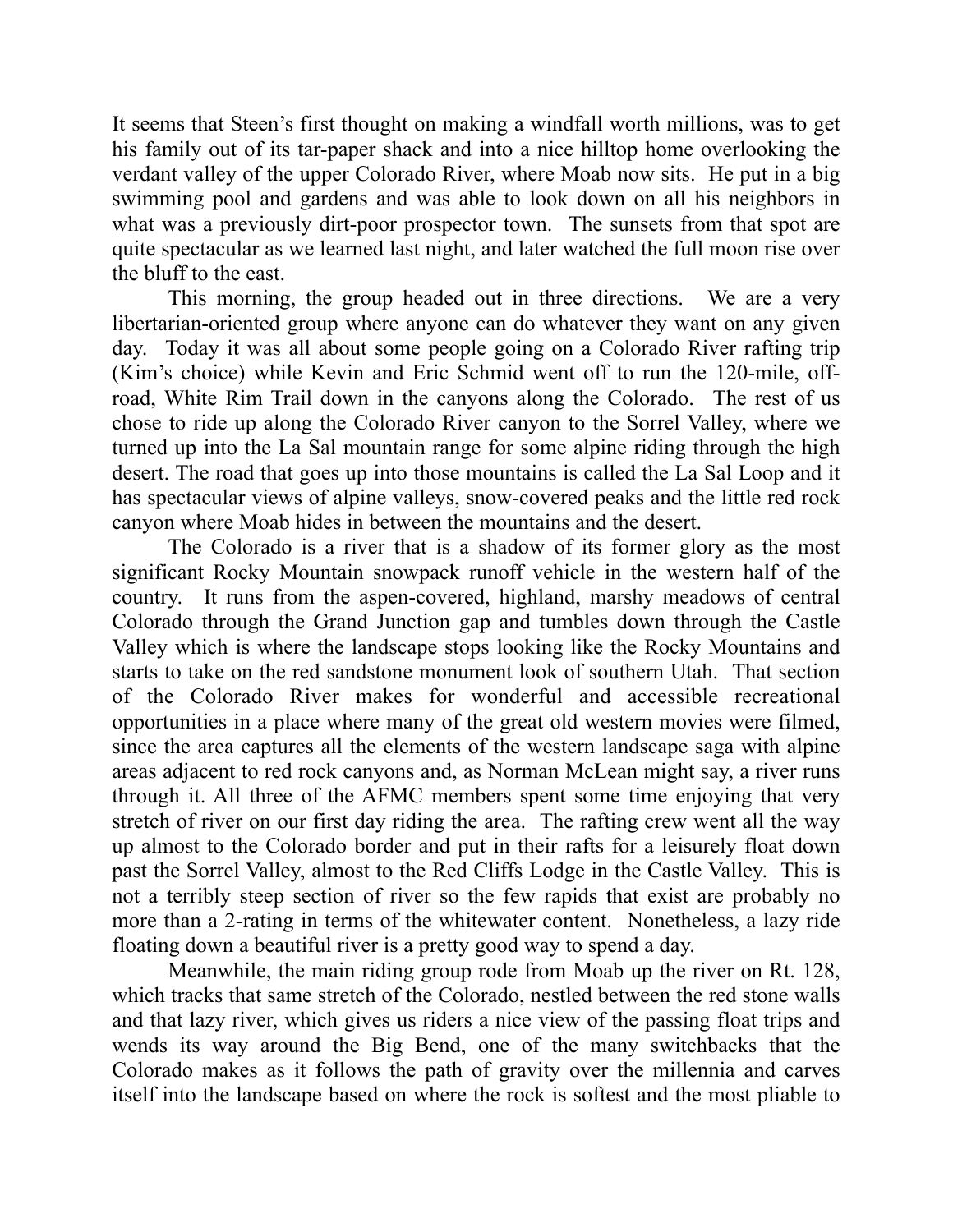its erosive strength. The La Sal Loop is a short 60-mile ride up above the buttes surrounding Moab and above the Steen Sunset Grill home. The AFMC has ridden that loop several times over the years and we have seen it go from an up-country gravel road into a proper macadam surface, but where the river is the strength down in the valley bottom, up on the mountain, the natural power is owned by the wintery frost and snow. Up on that alpine hillside of Mount Waas and Mount Peele, the mountain doesn't care about motorcycles and macadam. It goes about its business of freezing and thawing as it pleases and the results are worn clearly on the face of the road surface. This macadam, probably laid not so long ago is covered by tar repair marks that the Utah DOT must get after quite regularly, since these roads are a big part of the tourist attraction that supports Moab now that the government needs no more uranium from the likes of Charlie Steen. The high country recreational business is the economic engine of the area and keeping the roads passable is a priority, but the operative word is passable. A big local business is about renting jeeps and off-road buggies, which we see zooming here and there on and off the road surface on the hillside. Four-wheelers are far less troubled by the tar road-snakes than are our nemesis on a sunny day when those snakes give our tires a 2-3 inch slip and slide element.

Navigating multiple length-wise tar snakes is made that much more challenging for motorcyclists on the La Sal Loop by residual sand and gravel on the road surface that come from some combination of intentional road grit (spread for winter traction) and residual from the roadside that those buggies that traverse the road throw up on the surface. Oh, and let's not forget the occasional winterdug potholes that come up not so regularly, but at just the wrong place when one is dodging the tar snakes and the gravel. This may make the ride seem overly hazardous, but the truth is that all that road challenge is more than overwhelmed by the beauty of the ride on a sunshiny day like we had at our disposal.

After the Loop, we headed up after a Moab lunch to Dead Horse Point for the traditional and perfect view of the wide expanse of Canyonlands and the bluegreen Colorado River that weaves its way down through these remote and relatively wild parts of the canyons. From the overlook with its convenient sun shades, we can see below the various mountain bike and off-road motorcycle trails like the White Rim Trail that Kevin and Eric S. Are off riding. We admire these brave and robust guys that want the added adventure and bodily testing that a trail like that provides, but we are happy to be on the smooth road surface on the high plateau where the combination of curves and scenery make for one of the oldest and most popular AFMC side-trips that the crew takes.

By the time we head back to the ranch in Moab we are all gettin' loopy about our good fortune to have the time and resources to get to ride these beautiful canyons of the greatest part of the western U.S. We take our respite to steel our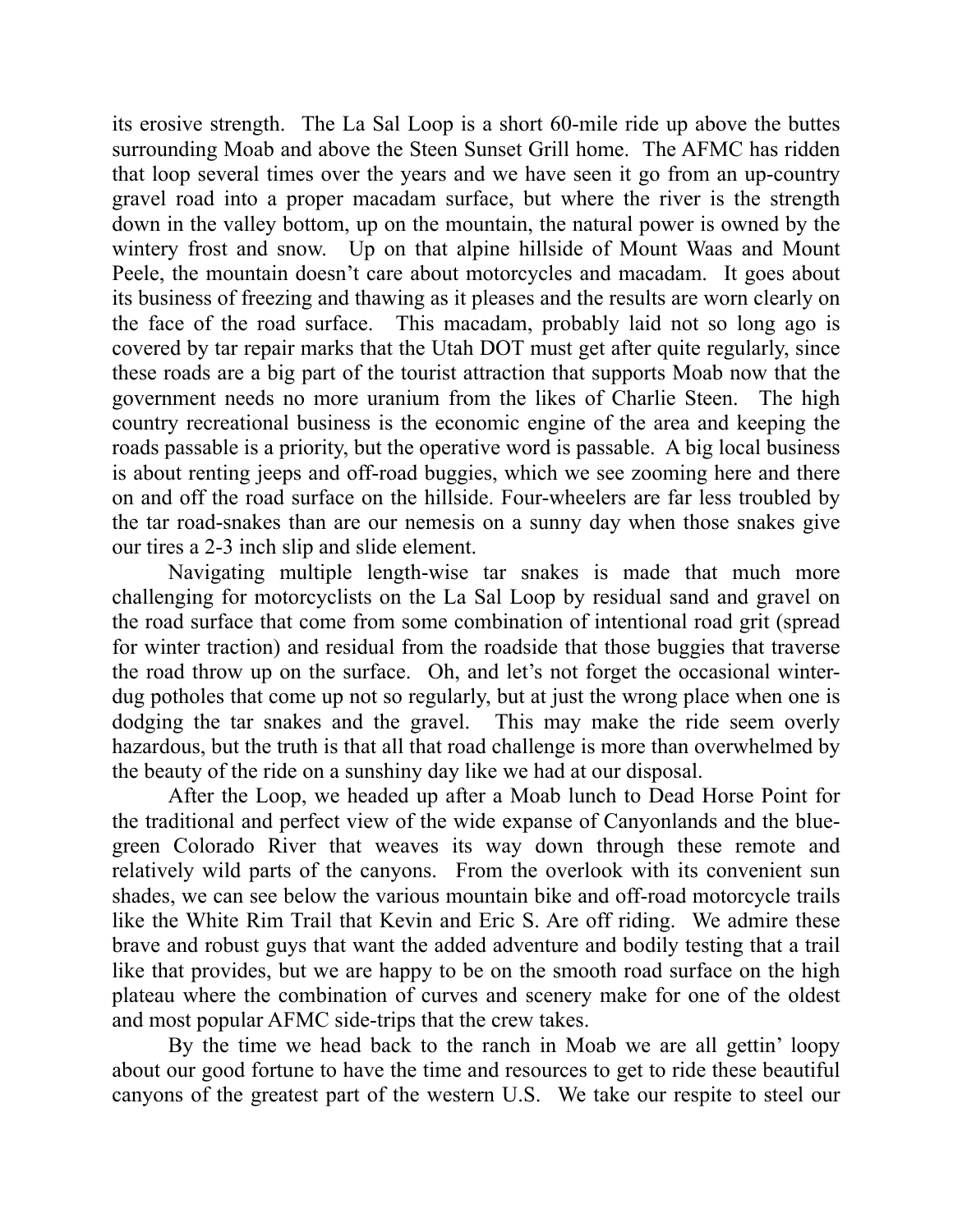resolve for another greasy pub meal, which is the predominant fare available to the hearty outdoorsmen that frequent this red off-road ex-mining town along the great river.

## **The Scale of Life**

Today is our last day in Moab with our AFMC buddies and we will likely take one last ride through the red rock bluffs and plateaus that surround this otherworldly place that we enjoy so much. As is often the case, the landscape around us barely changes from year to year, but the people of the group most certainly do. I think we are all supposed to change somewhat with time, but we seem always to be surprised by the change nonetheless. I have spoken about the aging-out process that we are confronted with in motorcycling. Some people seem to have some combination of the self-awareness and presence of mind to conclude that they are simply too old to keep themselves up on the back of a motorcycle at speed, and they opt out of further riding. For long-timers of our motorcycle club, that often results in a year or two of dwindling attendance, combined with less riding and more trinket shopping, but with some attempt to stay connected to the group. Staying a part of the organism or community seems important to most. Rarely do members just decide to stop and then dramatically fail to reappear. But then again, that too does happen and when it does it feels too abrupt. There is an old joke I love that I title as the "Your mother's on the roof" joke. It is about how to prepare someone for bad news, in the joke it's about the loss of a loved one (at first a cat and then one's mother). The idea is that we all need time to adjust to the finality of life. The human species has always had that problem and it has invented every manner of belief to help deal with it. From the reincarnation of Buddhism to the life ever-after of Christianity, heaven, however you choose to define it, seems to be an important part of our shared culture.

Coping with finality is not an easy topic. People don't like talking about life insurance for a reason, it is sad to contemplate a time when we are no longer part of the whole. That has led to the wonderful and soothing idea that we are all a part of some larger consciousness that is the cosmic universe. Now that is a comforting thought because it involves staying connected in some way and never having to say goodbye because we are always there in one form or another. Most of us who are clear-minded and rational thinkers understand that this is perhaps less provable truth than more some form of belief and palliative for the soul, but it is comforting nonetheless because it helps us avoid the topic we all try to avoid.

As I sat here last night in my Best Western motel room in Moab (quite a spiritual way station of a place by all standards), I was reminded of all this end of life thinking because a long-time friend and fellow AFMC member interpreted by last missive about the burdens of group leadership to mean that I was using that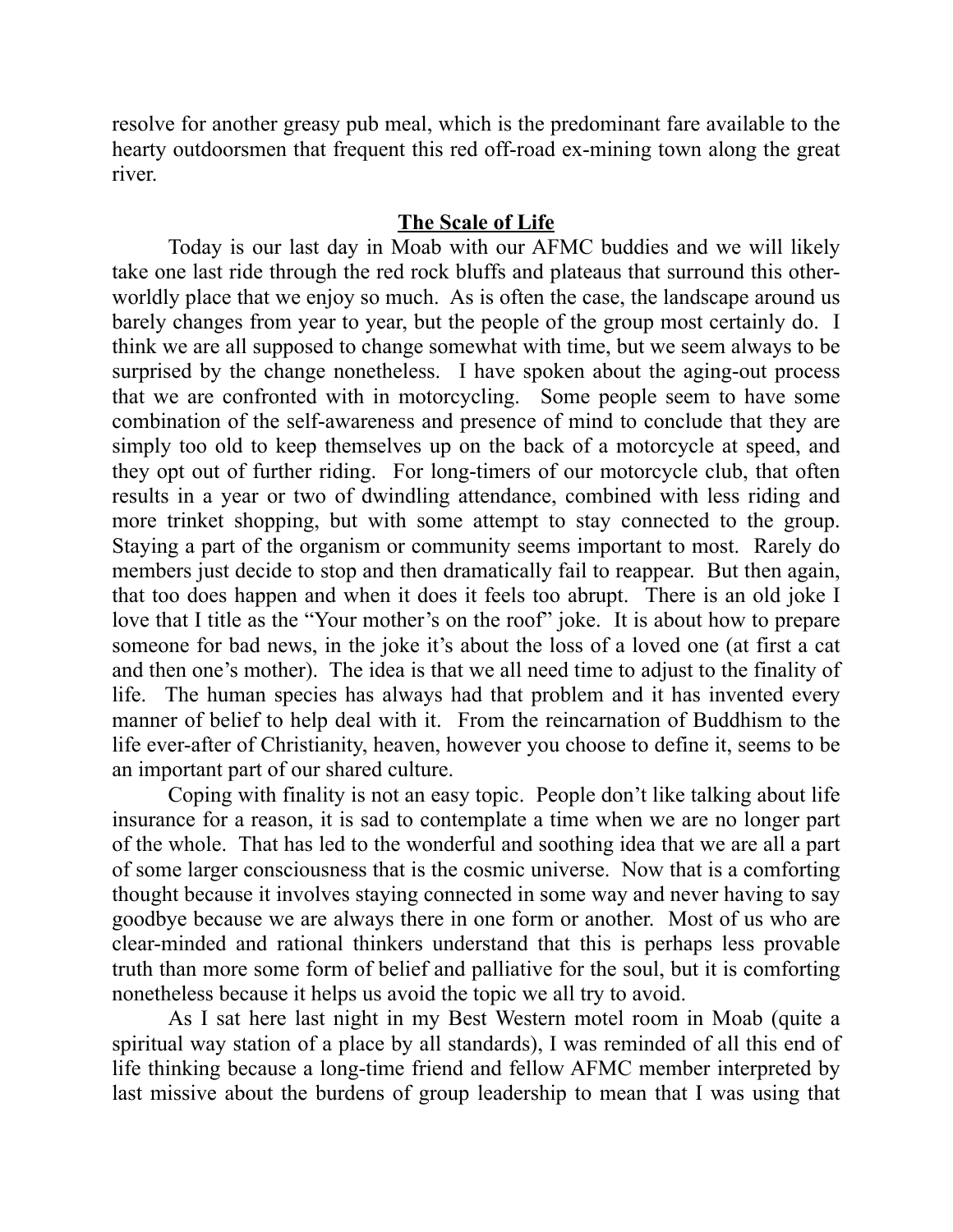story to cushion my voluntary fall from the top of the hill of leadership so that everyone in the group would know that my mother was heading up to the roof. That happened not to be the case because I am not yet necessarily at that point. Two years ago when we came upon our silver anniversary as a riding group, I did wonder if it was time to pack it all in, but that was less about my own fatigue and more about my worry about the collective fatigue that might be causing this group to linger on for old times sake rather than because we still enjoy the gathering.

That does not seem to be the case even though there continues to be compositional erosion to the group brought about by the natural aging-out process and the replacement theory (no, not the Replacement Theory that Tucker Carlson espouses and yet pretends not to know exists when someone tries to tag him with it). Life is about replacement. Death and birth are one on the Möbius strip of life, aren't they. The same is true of quitting and joining when it comes to group dynamics. This should be the characteristic of life eternal that we should all celebrate and not avoid addressing at all costs, shouldn't it?

As I pondered these imponderable thoughts (something my overtaxed and waning capacity brain wants to do to itself every day for some reason), I was sweeping out the garage of my digital inbox and happened upon a National Geographic article. As I have mentioned before, NatGeo is one of the few publishing mainstays of my life that I read even more today than I ever did during the mainstream of my adult life. I suppose that is because NatGeo discussed the world around us without political bias and without much sentimentality. It is the Dragnet of life, just the fact, ma'am. And the older I get, the more I appreciate and really want to know more about the world around me that I may have heretofore ignored for want of busying myself with work. That article is about the largest living thing on the planet.

Sometimes people turn phrases to get our attention and that is certainly more true of journalists who need to grab us and keep us reading, but in this case referring to the largest living thing on the planet is not a euphemism for something like the earth or its Ecosystem. This is about a single living being that is far larger than any whale hanging in the Museum of Natural History. It is called Pando and it is one tree here in the center of Utah. To be more precise, it is a thicket of aspen trees (apparently and unknowingly to me, the most ubiquitous tree on the planet) that are connected from one root structure and extend out some 146 acres worth of trees that spring from that same root. For those of us who have recently read books like *The Hidden Life of Trees*, we are not unaware that trees are known to communicate with one another, both laterally among peers, but intergenerationally among years and years of progeny. But I had never heard of Pando or for that matter, a living being of some 45,000 tree trunks that form one single entity. I have often said that I come to Utah because the canyons are my cathedral and because I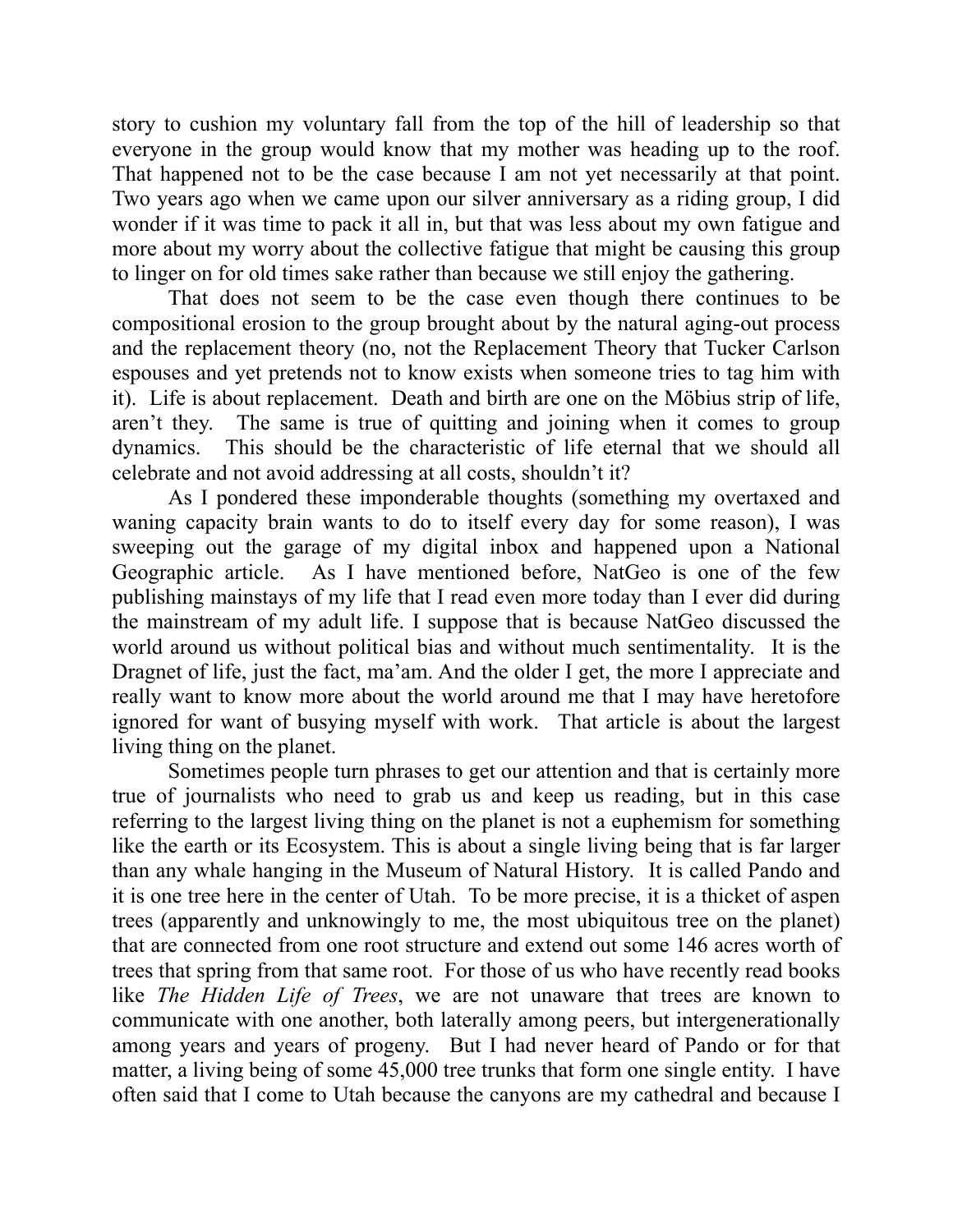find something very special about the landscape and the vortex of life I sense in this place. Now I learn that only a few miles from all of our riding lives the very life form that we would hail as an answer to our never-ending search for some form of immortality. And it comes the form of a tree, the very same tree I wrote about a few days ago in *On Sacred Ground* and about the only real Native Americans that commune so well with the world around them.

This is all starting to feel very spooky to me and I do not know exactly what to make of it all. Pando is now specifically on my list of places to go to. In fact, I have already booked a week for my extended family next July at our AFMC retreat *par excellance*, The Lodge at Red River Ranch. In the mean time I will ponder the confluence that appears to be flowing all around me. My family, my friends, my motorcycle group, my favorite place in the world, Utah. It all seems to be making sense in some weird way. For now, I must return to the present and suit up for my last day of riding the red rock hills, wherever the group says they want to go. That is the only guidance I need at this moment.

## **The Five A's of Ride Leadership**

Today was day three of our AFMC Moab ride. The most important element of a good ride is always the weather and it has been superb, so that has been a blessing. We are all appreciating this good fortune. It is hard not to when you are sitting out in this magnificent landscape in near perfect weather that is warm and sunny and yet not too hot and with a pleasing breeze. So with that in place, we are down to roads and attitudes all of which have some good and bad qualities. I will keep that analogy going and say that all the tar snakes, bumps, potholes and gravel we may find on the Utah roads of all qualities don't add up to an ounce of concern, especially given how wonderful most of the Utah roads are. The same can be said of our membership of the AFMC. We are not a perfect group by any standard, but we are, by definition, a normal and representative group of Everyman people within the broad context of the American middle class. We may have an above average level of income and/or wealth, but not by so very much. The reason for that is quite simple in that we pretty much let anyone who wants to be in the group into the group. Now, for someone to be introduced to the group they generally have to be a motorcyclist or be partnered with a motorcyclist, and since none of us are ever friends across all socioeconomic spectra, there may be some bias, but the fact that we are a wide sampling of America is best evidenced by the fact that our collective politics come close to mimicking the political leanings of the general population with somewhat balanced numbers of blue and red advocates and liberal and conservative advocates. So, if the roads are fine and the membership is fine, the big issue boils down to ride leadership.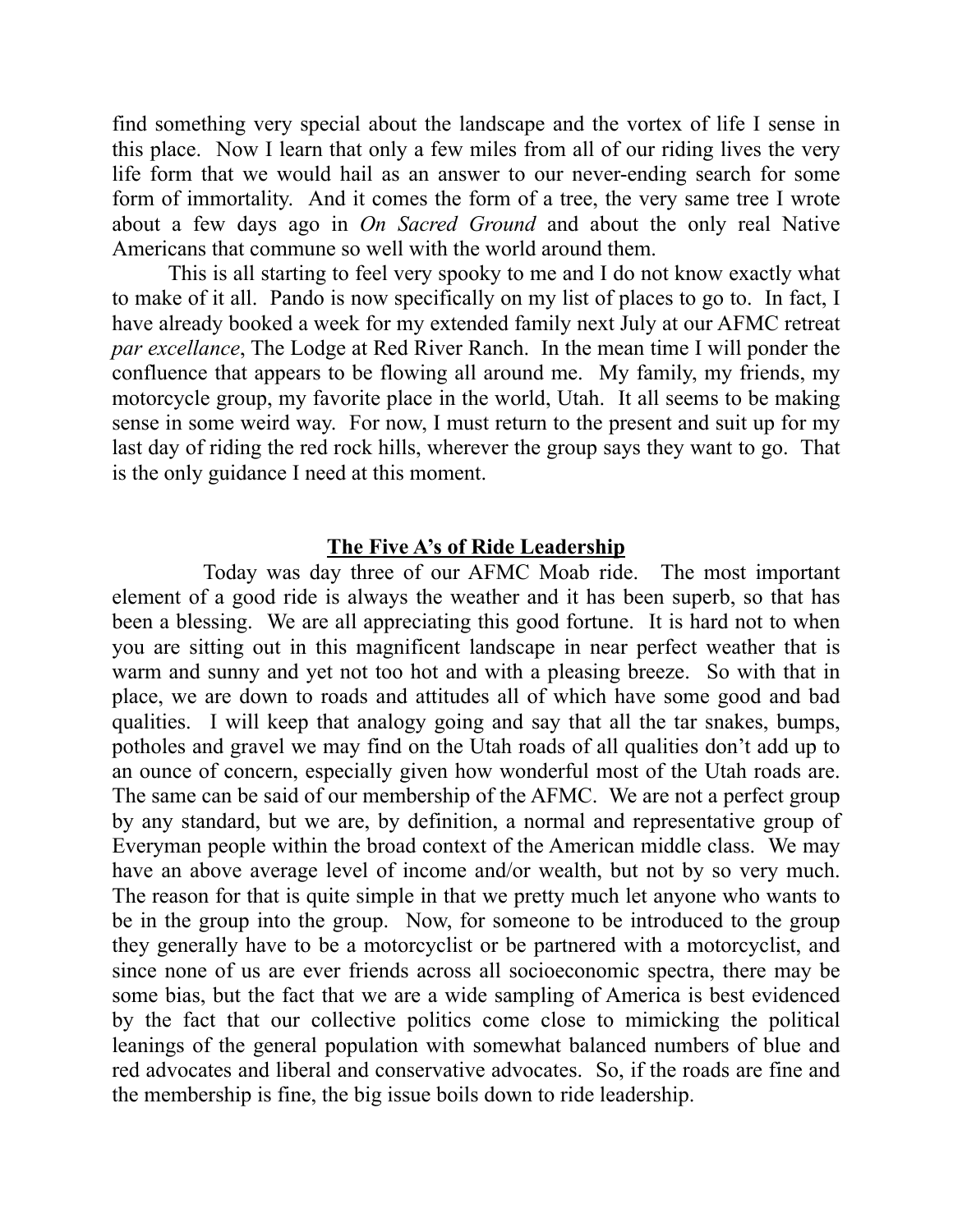Ride leadership has the same sensitivity as leadership and control in every aspect of life. Everyone wants it and hates it simultaneously. No one wants to be told what to do, especially when they are on vacation, and yet everyone seems to appreciate sound leadership to make the vacation go as well as possible. It is, by nature, a delicate balance. I have spent an inordinate amount of time thinking about this issue lately since I have effectively been the ride leader of the AFMC for 27 years now, a long organizational life by any standard. There have been some false moves to transition to new leadership and there have been some individual contributors to specific rides, but ride leadership is only partly about the ride of the moment and much more so about the long-term dynamics of the group and its interest in gathering for the next rides. So far, that has defaulted to me over time and as Socrates once said, "the unexamined life is not worth living." Now Socrates said this at his trial for corrupting youth and he was eventually put to death for these acts, so one must be careful when using this dictum for any justification. Nonetheless, I have chosen to examine my life as a ride leader for the education of the "youth" of AFMC.

I have identified five A's of ride leadership to make this explanation. Writers use mnemonics like five A's so that people can remember what is being said and perhaps to keep them engaged in the lessons so that they stick with the story to the end, so please understand that I understand this control dynamic and use it for both those reasons and for the humor I hope to find in it.

A good ride leader must begin with Accountability. Someone has to be responsible for everything on a ride and even that is not really enough. Let's be honest with one another and say that someone must be to blame for everything except maybe the weather, and even that gets discussed and assigned to the leader often for having chosen those particular days to have the ride. For our iconic annual Utah ride, we have always focused on the third week of May because it seems to fall right between the too cold and barren and the too hot and crowded. We want things to be open for business but not yet overcrowded. Weather too has generally proven good in mid-May though we are not without exceptions to that rule. Nevertheless, a good ride leader must be prepared to be accountable for the entire ride and the pleasure of that ride for each and every attendee. That is no mean feat with the diversity of membership we endorse. Happiness is relative and keeping people happy is hard. What is that old expression? You can't please all of the people all of the time, but that is exactly what the good ride leader has to try to achieve.

A good ride leader must also be Attentive to detail. The rides are nothing but a accumulation of details, like any type of travel. They are specific and quite motorcycle-centric details to be sure, but there are general lifestyle details as well. Advice on where to get a rental ride is an obvious one. Since Utah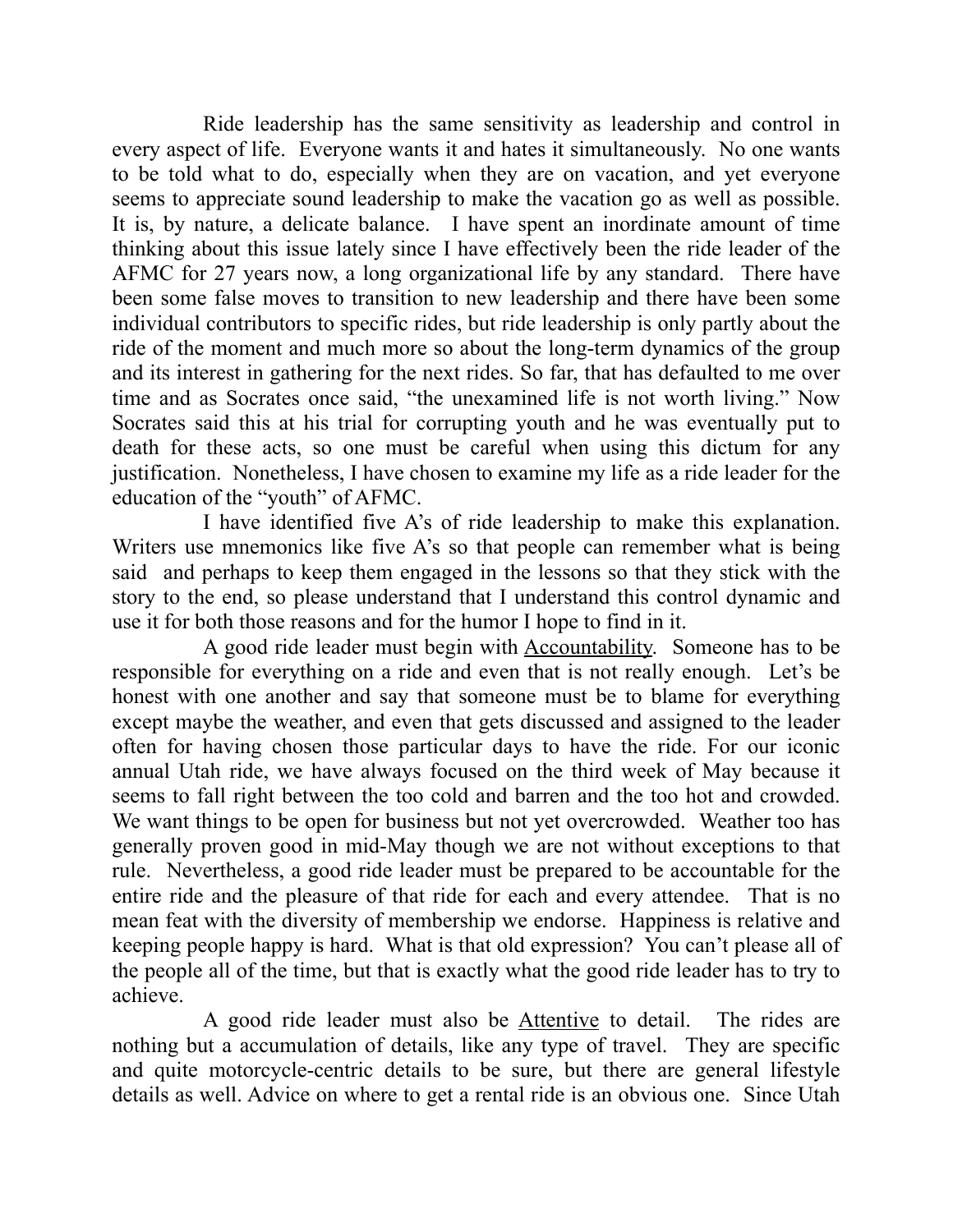is a relatively remote state (at least the parts we like the best) there is also the choice of venue from which to launch. Should you come in from Salt Lake City, Denver, Phoenix of Las Vegas? Should you even use those hubs or do your particulars cause you to bootstrap in from somewhere else or just ride in or travel in by car and trailer on your own? Where do we stay? Do we go point-to-point or stay put and do day rides? Do you book for others or let them book for themselves? Do you offer meals and if so, which do you plan versus recommend versus leave to everyone's own devices? Do you have alternative activities for nonriders or riders-lite? Rafting? Ballooning? Museum tours? Shopping expeditions? And what about spa services? Do you have a massage program and if so, how do you orchestrate that? Even details like dinner times and wheels-up times are contentious issues that have to be attended to with a degree of care. Quality of service and food also matter a lot and are a big part of attentiveness. And of course, there is the economic accounting, which is always fun with a bunch of Alpha males and females. Suffice it to say that without attentiveness to everyone's needs and wants, the ride is in for some serious trouble…or more of it than normal at least.

A good ride leader must have a high degree of Awareness. This is somewhat different from Attentiveness because Attentiveness is mostly in the planning, where Awareness is all about keeping your wits about you on the field of play and seeing, hearing and feeling the mood of the crowd. It is the motorcycling equivalent of calling an audible in football. You have to adjust to keep everyone happy and adjust to fit the circumstances being thrown at you. Needless to say, a libertarian group like ours sometimes tells you when they plan to come and go and sometimes not so much. Some are vocal and some simmer quietly. A good ride leader is supposed to be aware of all of these nuances and incorporate a constantly evolving plan to get the maximum happiness out of the ride for everyone. The most important element of Awareness is Self-Awareness, and that gets us back to Socrates and the ability to reflect on what one is doing right and wrong in the leadership role at any given moment.

A good ride leader must know how to Apologize. Because everything that goes wrong is your fault as the leader, one must keep a spare apology in one's pocket at all times and it must be delivered easily, rapidly and without any reservation or contingency. "I'm sorry you feel that way," doesn't cut it. It needs to be something more like, "I'm sorry I fucked up and will try not to do it again." I should note that some members are hesitant to accept the quick apology sensing that it may be too easy of a palliative. Nonetheless, it usually gives the leader the guileless upper hand in future conversations if he has given out the unconditional apology rather than letting his ego or hurt feelings govern (no "thankless task" talk is allowed by leaders in public…only with their spouses in the dead of night).